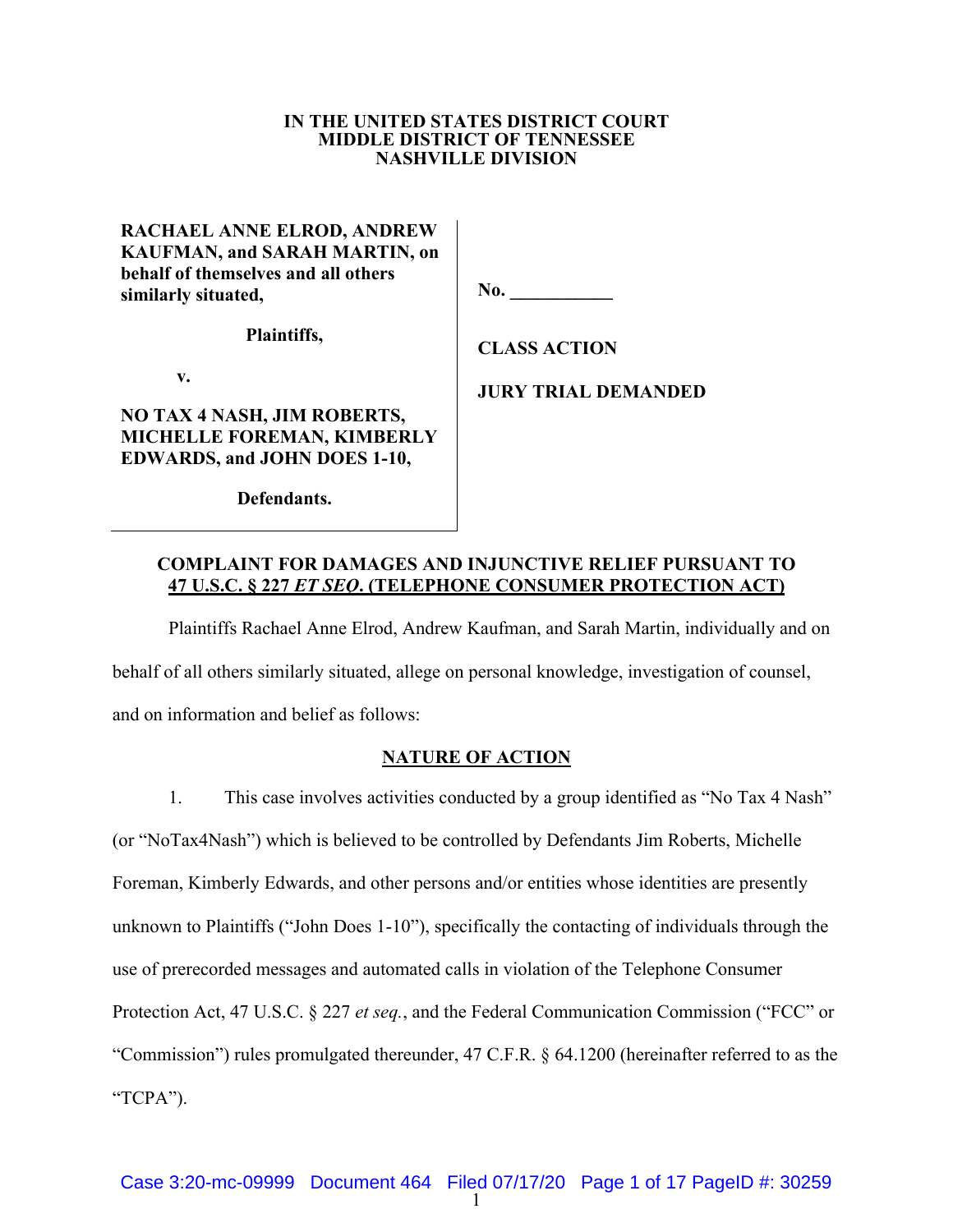2. "No Tax 4 Nash" has violated the TCPA by making calls to Plaintiffs and Class Members using an "automatic telephone dialing system" and an "artificial or prerecorded voice" as described in 47 U.S.C. § 227(b)(1), without Plaintiffs' and Class Members' prior express consent within the meaning of the TCPA.

3. Plaintiffs bring this action for injunctive relief and statutory damages, all arising from the illegal activities of "No Tax 4 Nash" and all Co-Defendants.

### **JURISDICTION AND VENUE**

4. This matter in controversy exceeds \$5,000,000, as each member of the proposed Class of thousands is entitled to up to \$3,000.00 in statutory damages for each call that violated the TCPA, since the calls at issue violated the TCPA in two ways. Accordingly, this Court has jurisdiction pursuant to 28 U.S.C. § 1332(d)(2). Further, Plaintiffs allege a national class, which will result in at least one Class member belonging to a different state. Therefore, both elements of diversity jurisdiction under the Class Action Fairness Act of 2005 ("CAFA") are present, and this Court has jurisdiction.

5. This Court also has federal question jurisdiction pursuant to 28 U.S.C. § 1331.

6. This Court has personal jurisdiction over Defendants because each individual Defendant is a resident of the State of Tennessee for purposes of personal jurisdiction, and Defendant No Tax 4 Nash's principal place of business is in the State of Tennessee, where it directed the illegal telephone calls at issue in this case.

7. Venue is proper in the United States District Court for the Middle District of Tennessee pursuant to 28 U.S.C. §§ 1391(b)-(c) and 1441(a) because Defendant No Tax 4 Nash is deemed to reside in any judicial district in which it is subject to personal jurisdiction at the time the action is commenced, all known individual Defendants reside in this judicial district,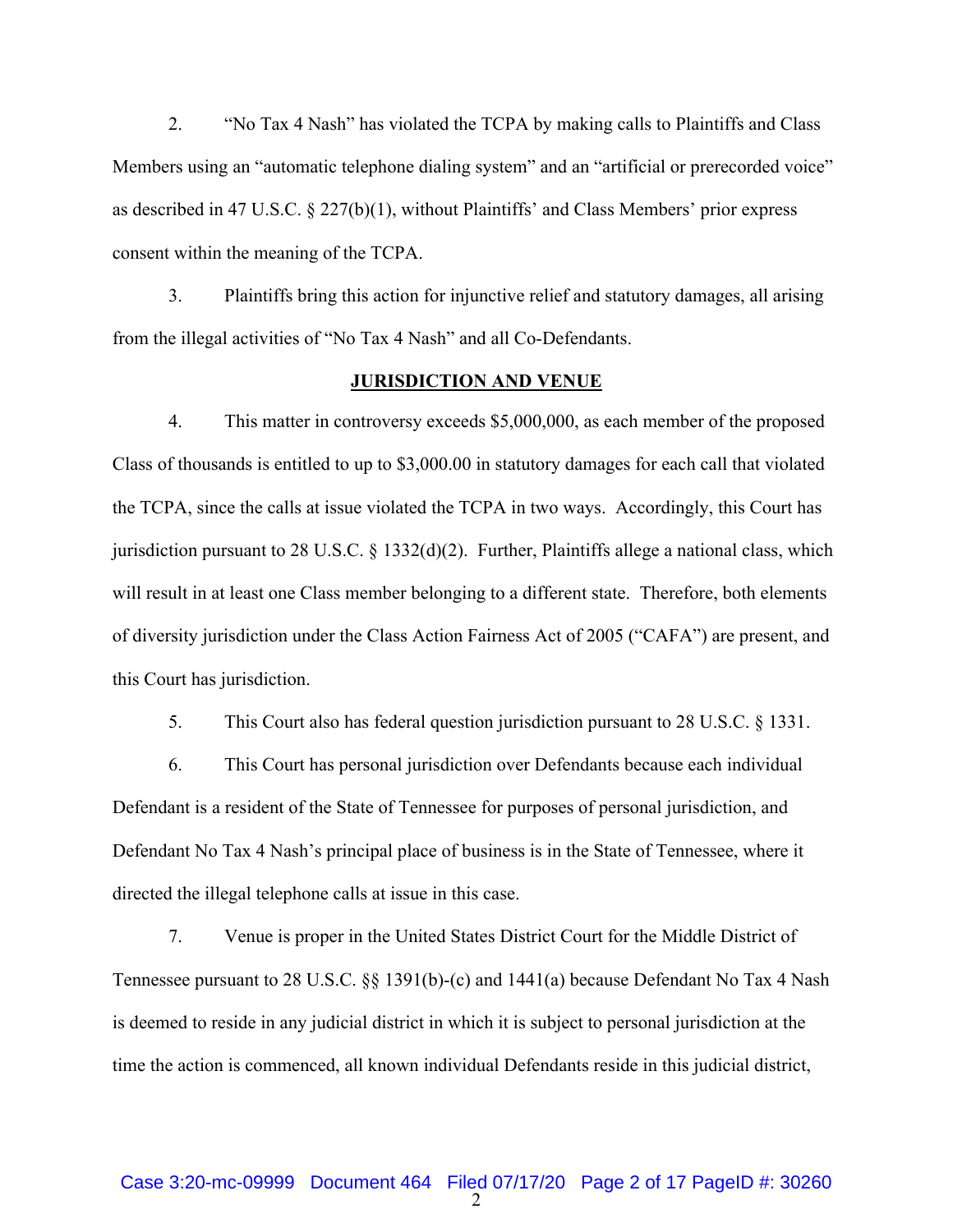and Defendant No Tax 4 Nash's contacts with this judicial district are sufficient to subject it to personal jurisdiction here.

### **PARTIES**

8. Plaintiff Rachael Anne Elrod is, and at all times mentioned herein was, an individual citizen of the State of Tennessee and resident of Nashville.

9. Plaintiff Andrew Kaufman is, and at all times mentioned herein was, an individual citizen of the State of Tennessee and resident of Nashville.

10. Plaintiff Sarah Martin is, and at all times mentioned herein was, an individual citizen of the State of Tennessee and resident of Nashville.

11. Defendant "No Tax 4 Nash" (or "NoTax4Nash") is a corporation, association of persons banded together for a specific purpose, or the trade name of a corporation or association. Its mailing address, P.O. Box 210976, Nashville, TN 37221, is registered to Defendant Jim Roberts.

12. Defendants Jim Roberts, Michelle Foreman, and Kimberly Edwards are, and at all times mentioned herein were, individual citizens of the State of Tennessee.

13. Defendants John Does 1-10 are individuals and entities whose identities are presently unknown to Plaintiffs and will be revealed in discovery, and who placed the calls at issue in this action or who directed the placement of the calls at issue in this action by actual or apparent agents as their principals, or ratified their agents' acts.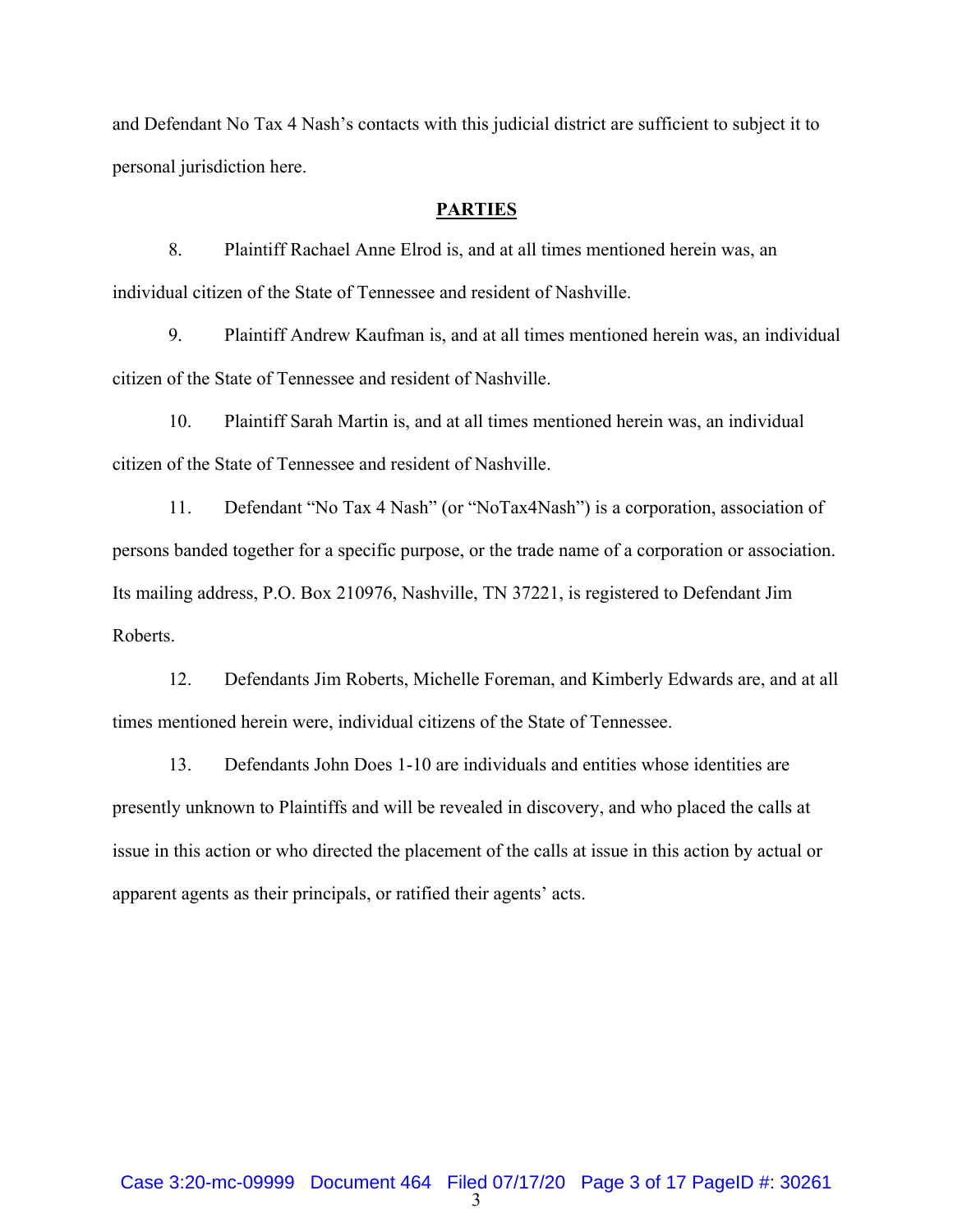### **THE TELEPHONE CONSUMER PROTECTION ACT OF 1991 (TCPA), 47 U.S.C. § 227**

14. In 1991, Congress enacted the  $TCPA<sub>1</sub><sup>1</sup>$  in response to a growing number of consumer complaints regarding certain telemarketing practices.

15. The TCPA regulates, among other things, the use of automated telephone equipment, or "autodialers." Specifically, the plain language of section  $227(b)(1)(A)(iii)$ prohibits the use of autodialers to make any call to a wireless number in the absence of an emergency or the prior express consent of the called party. The TCPA defines an "automatic telephone dialing system" as "equipment which has the capacity— $(A)$  to store or produce telephone numbers to be called, using a random or sequential number generator; and (B) to dial such numbers."<sup>2</sup>

16. According to findings by the FCC, the agency Congress vested with authority to issue regulations implementing the TCPA, such calls are prohibited because, as Congress found, automated or prerecorded telephone calls are a greater nuisance and invasion of privacy than live solicitation calls, and such calls can be costly and inconvenient. The FCC also recognized that wireless customers are charged for incoming calls whether they pay in advance or after the minutes are used. $3$ 

<sup>&</sup>lt;sup>1</sup> Telephone Consumer Protection Act of 1991, Pub. L. No. 102-243, 105 Stat. 2394 (1991), codified at 47 U.S.C. § 227 (TCPA). The TCPA amended Title II of the Communications Act of 1934, 47 U.S.C. § 201 *et seq.*

 $247$  U.S.C. § 227(b)(1)(A)(iii).

<sup>3</sup> Rules and Regulations Implementing the Telephone Consumer Protection Act of 1991, CG Docket No. 02-278, Report and Order, 18 FCC Rcd 14014 (2003).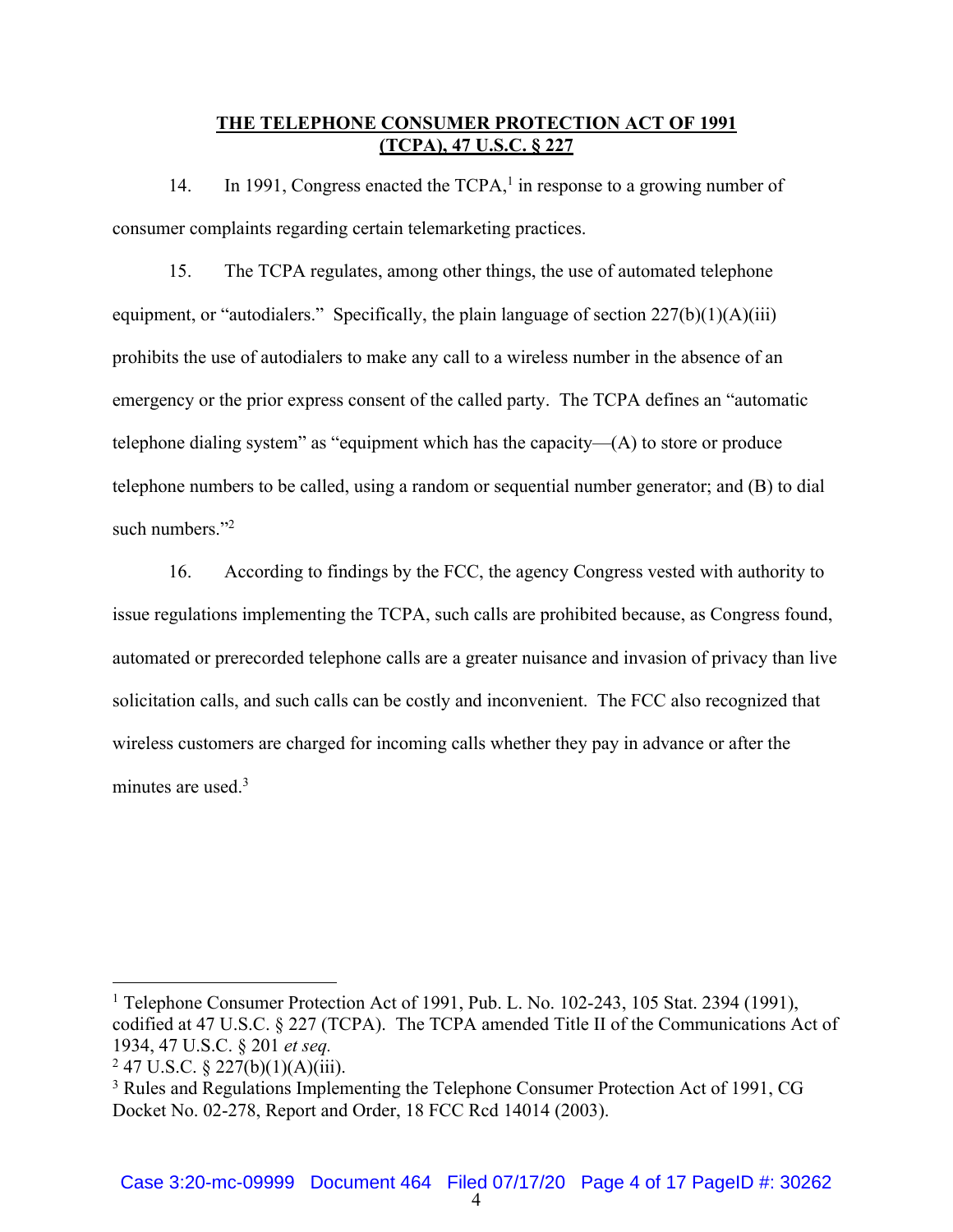17. In 2003, the FCC affirmed that it is unlawful "to make any call using an automatic telephone dialing system or an artificial or prerecorded message to any wireless telephone number."<sup>4</sup>

18. The 2003 FCC order defined a predictive dialer as "an automated dialing system that uses a complex set of algorithms to automatically dial consumers' telephone numbers in a manner that 'predicts' the time when a consumer will answer the phone and a telemarketer will be available to take the call."<sup>5</sup> The FCC concluded that "[t]he basic function of such equipment. . . [is] the capacity to dial numbers without human intervention."6 The 2008 Declaratory Ruling "affirm[ed] that a predictive dialer constitutes an automatic telephone dialing system and is subject to the TCPA's restrictions on the use of autodialers."<sup>7</sup> And in yet another order issued in 2012, the FCC again reiterated that the TCPA's definition of an ATDS "covers any equipment that has the specified capacity to generate numbers and dial them without human intervention regardless of whether the numbers called are randomly or sequentially generated or come from calling lists."<sup>8</sup> In 2018, a D.C. Circuit decision struck down portions of a 2015 FCC Order, but the prior FCC Orders are still binding.

19. Courts have long held that that a "called party" under the TCPA is the recipient of the call, not the party the caller was intending to reach.<sup>9</sup>

<sup>4</sup> *Id.*, ¶ 165. *See* 47 U.S.C. § 227(b)(1), which contains exceptions for calls made for emergency purposes or made with the prior express consent of the called party.

<sup>5</sup> *Id.* at 14,143 n. 31.

<sup>6</sup> *Id.* at 14,092.

<sup>7</sup> 23 FCC Rcd. at 566.

<sup>8</sup> In the Matter of Rules & Regulations Implementing the Tel. Consumer Prot. Act of 1991, 27 FCC Rcd. 15391, 15399 (2012).

<sup>9</sup> *See, e.g.*, *Osorio v. State Farm Bank, F.S.B.,* 746 F.3d 1242, 1251 (11th Cir. 2014); *Soppet v. Enhanced Recovery Co., LLC*,*,* 679 F.3d 637, 638-39 (7th Cir. 2012).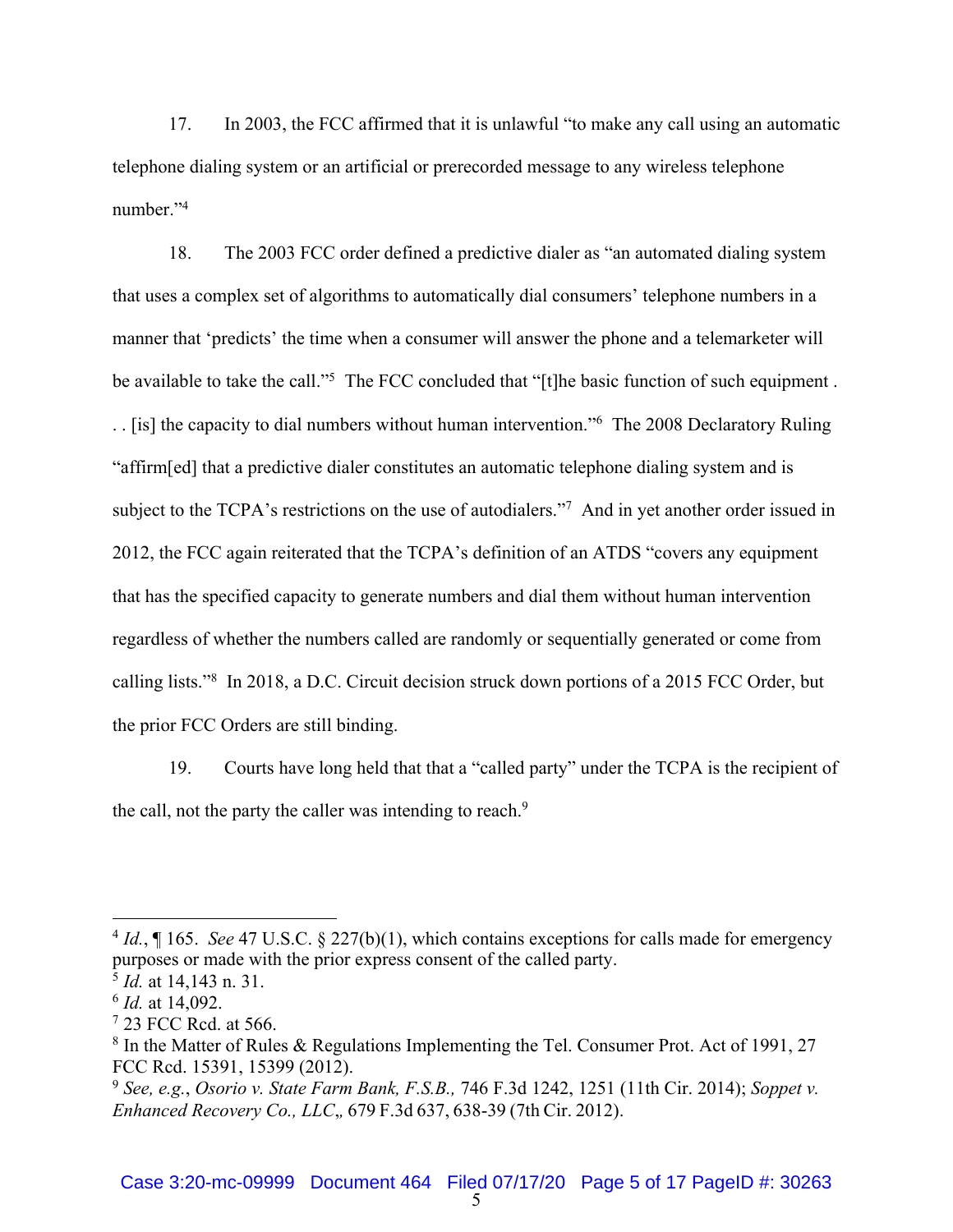20. On January 4, 2008, the FCC released a Declaratory Ruling wherein it "reiterate<sup>[d]</sup> that the plain language of section  $227(b)(1)(A)(iii)$  prohibits the use of autodialers to make any call to a wireless number in the absence of an emergency or the prior express consent of the called party."10

21. In a portion unaffected by the D.C. Circuit, the 2015 FCC Order held that consumers may revoke consent through reasonable methods. Thus, consumers may revoke consent through any reasonable method, including orally: "[c]onsumers generally may revoke, for example, by way of a consumer-initiated call, directly in response to a call initiated or made by a caller, or at an in-store bill payment location, among other possibilities."11

22. A single call using both a prerecorded voice and an autodialer constitutes two violations of the TCPA, even if both violations arose from the same call. *See Lary v. Trinity Physician Fin. & Ins. Servs.*, 780 F.3d 1101 (11th Cir. 2015).

23. The TCPA and the Regulations impose liability on a person or entity where calls are made on its behalf. The FCC has found that the party on whose behalf a solicitation is made bears ultimate responsibility for any violations. Indeed, vicarious liability is a critical feature of the TCPA, which does not permit a party to avoid liability by placing it on its expressly, impliedly, or apparently authorized agents. *See, e.g., Rules and Regulations Implementing the Telephone Consumer Protection Act of 1991*, Mem. And Order, 10 FCC Rcd. 12391, 12397 ¶ 13 (1995); *Campbell-Ewald Co. v. Gomez*, 136 S. Ct. 663, 674-75 (2016).

 $10$  In the Matter of Rules and Regulations Implementing the Telephone Consumer Protection Act of 1991 ("FCC Declaratory Ruling"), 23 F.C.C.R. 559, ¶ 11, 23 FCC Rcd. 559, 43 Communications Reg. (P&F) 877, 2008 WL 65485 (F.C.C.) (2008).  $11$  2015 Order at (¶ 64).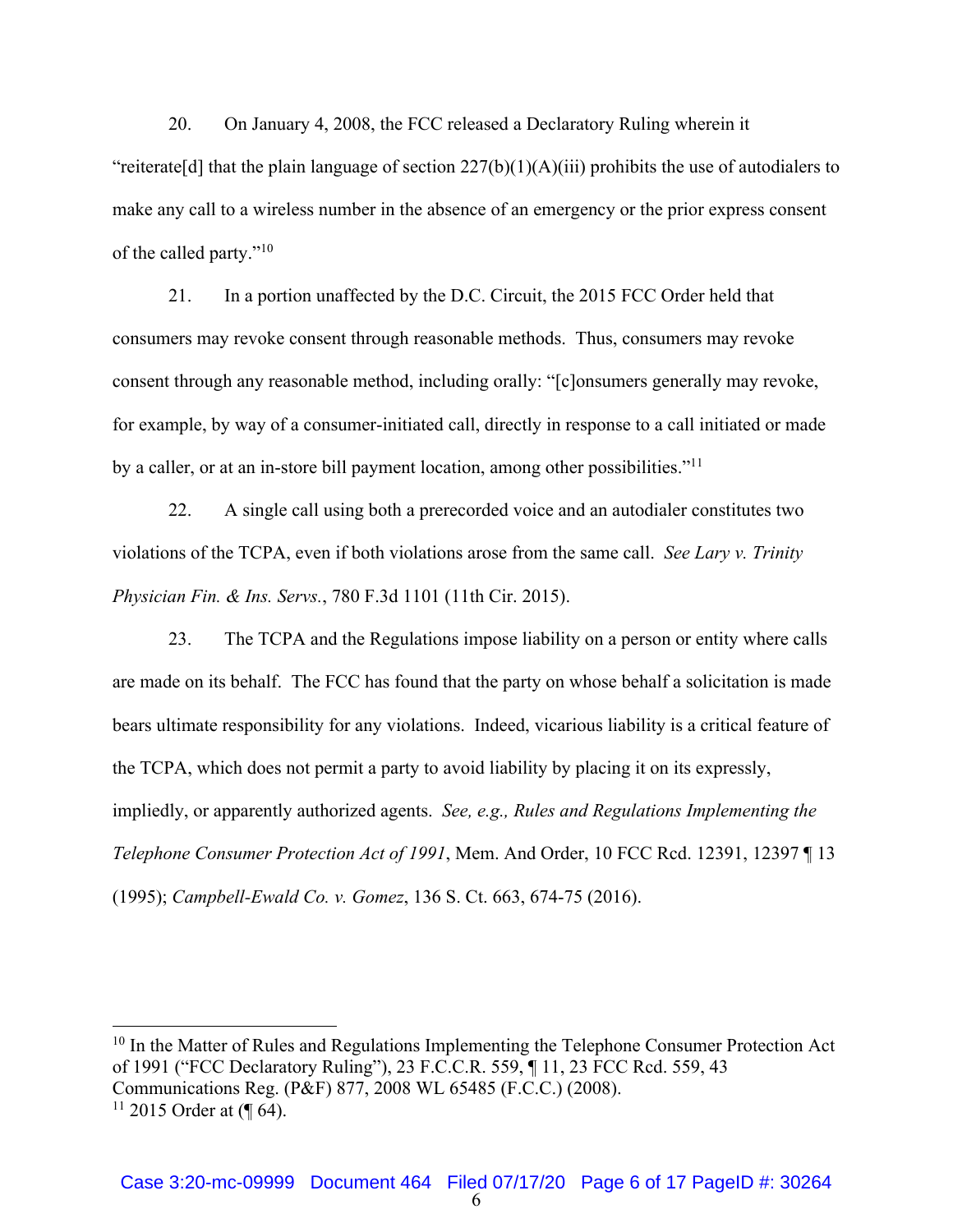24. Political campaign-related calls or text messages are not exempt from the TCPA

or the FCC's rules and require the called party's prior express consent if an autodialer is used to

send the messages or a prerecorded message is played on the call.

25. The FCC issued a biennial reminder for political campaigns about robocalls and

text abuse on March 14, 2016 with enforcement advisory number 2016-03:

**Prohibition Against Prerecorded Voice Messages and Autodialed Calls to Cell Phones and Other Mobile Services.** Prerecorded voice messages and autodialed calls (including autodialed live calls, prerecorded or artificial voice messages, and text messages) to cell phones and other mobile services such as paging systems are prohibited, subject to only three exceptions: (1) calls made for emergency purposes, (2) calls made with the prior express consent of the called party, (3) and calls made to collect debts "owed to or guaranteed by the United States." **This broad prohibition covers prerecorded voice and autodialed calls, including those sent by nonprofit or political campaign-related organizations.** Callers contending that they have the prior express consent to make prerecorded voice or autodialed calls to cell phones or other mobile service numbers have the burden of proof to show that they obtained such consent. Further, call recipients may revoke their consent to be called using any reasonable method including verbally or in writing.

FCC Enforcement Advisory No. 2016-03, available at https://docs.fcc.gov/public/attachments/

DA-16-264A1.pdf (accessed July 17, 2020) (citations omitted, second emphasis added).

26. On July 6, 2020, the U.S. Supreme Court rejected a challenge by political

organizations seeking to invalidate the TCPA's restrictions on political campaign calls and texts,

holding that "plaintiffs still may not make political robocalls to cell phones[.]" *Barr v. Am.* 

*Ass'n of Political Consultants, Inc.*, No. 19-631, 2020 WL 3633780, at \*2 (U.S. July 6, 2020).

### **FACTUAL ALLEGATIONS**

27. Plaintiffs are, and at all times mentioned herein were, "persons" as defined by 47 U.S.C. § 153(39).

28. On or around July 16, 2020, Plaintiffs received autodialed and pre-recorded calls on their cellular phones from a group identifying itself as "No Tax for Nash."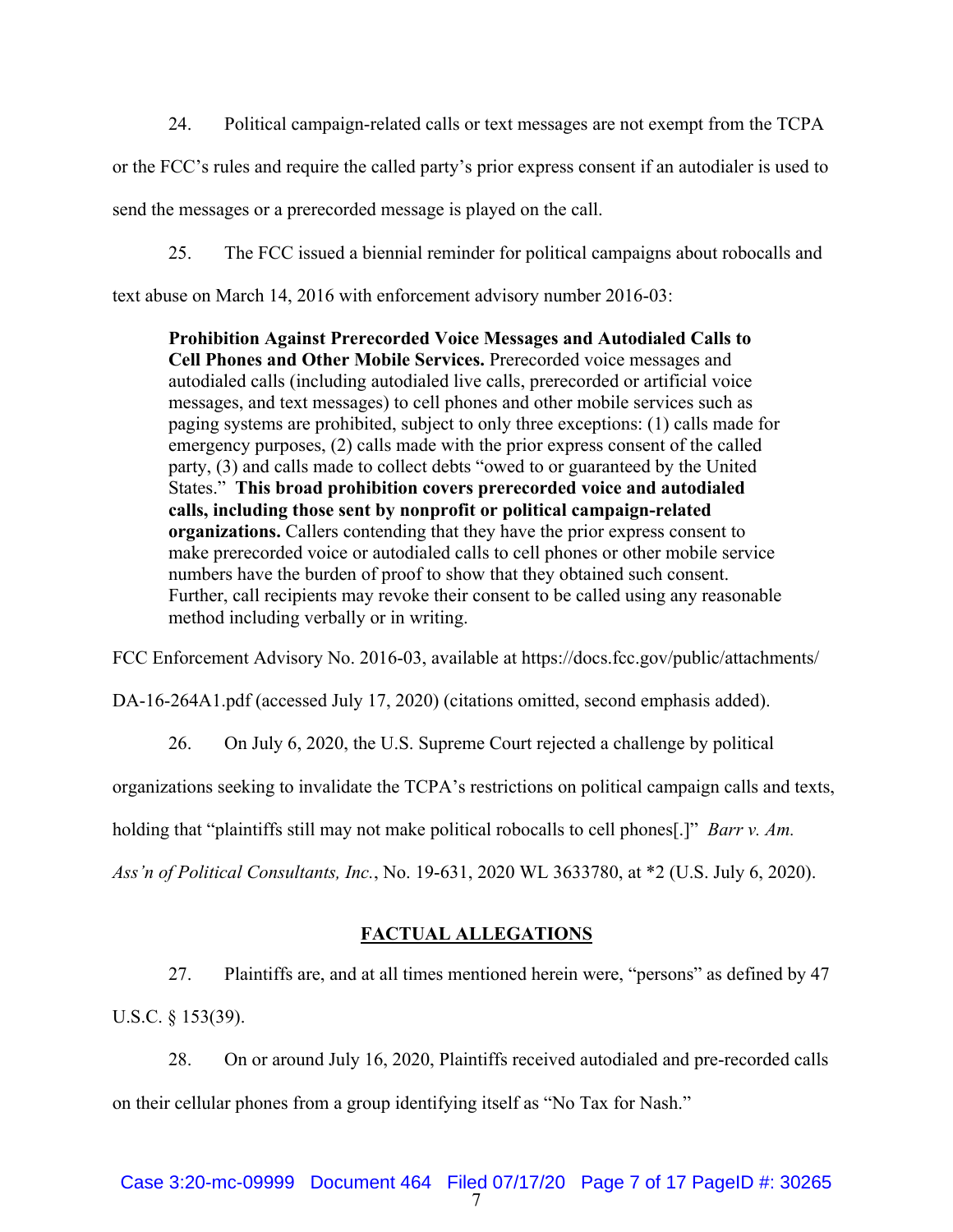29. Plaintiff Rachael Anne Elrod was sitting at home with her husband on the evening of July 16, 2020, when her cellular phone rang. The incoming telephone number, (615) 348- 5237, was not familiar to her. She answered the call on speakerphone and said "Hello?" There was silence, and she said "Hello?" a second time. Then a prerecorded message played, featuring a female voice saying:

Nashville voters, if you would like to sign the recall petition for the mayor and council members who supported the 34% property tax increase, we will be at all 11 polling locations on Friday and Saturday for early voting. If you have any questions, find us on Facebook or go to our website, notax4nash.com. Have a wonderful evening, and don't forget to vote! Paid for by No Tax 4 Nash.

30. Elrod recognized the call as using an automated telephone dialing system because there was a significant delay after she answered before the recorded message began. In addition, the voice tone and background noise on the call sounded prerecorded, as opposed to a live voice.

31. Plaintiff Andrew Kaufman received an identical call on the evening of July 16,

2020. He was at home with his family when he received an incoming call on his cellular phone from (615) 348-5237, a number he did not recognize. He did not answer the call but allowed it to go to his voicemail.

32. Upon checking his voicemail, Kaufman heard a prerecorded message identical to the message described in paragraph 29. He recognized the call as using an automated telephone dialing system because there was an approximately three-second delay at the beginning of the voicemail message before the recorded message began. In addition, the voice tone and background noise on the message sounded prerecorded, as opposed to a live voice.

33. Plaintiff Sarah Martin received an identical call on the evening of July 16, 2020. She was at home with her husband at approximately 8:32 p.m. when she received an incoming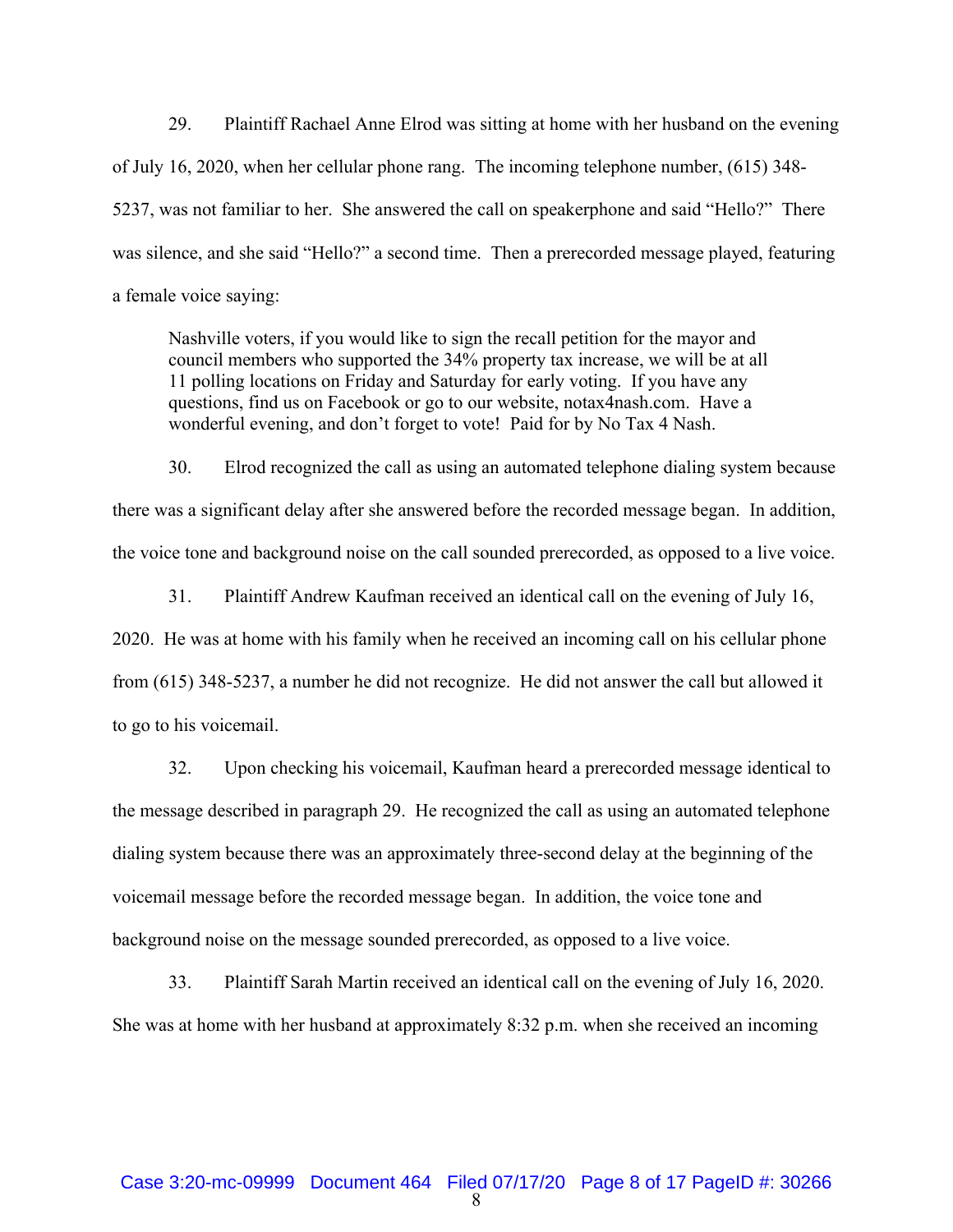call on her cellular phone from (615) 348-5237, a number she did not recognize. She did not answer the call, and it went to her voicemail.

34. Upon checking her voicemail, Martin heard a prerecorded message identical to the message described in paragraph 29. She recognized the call as using an automated telephone dialing system because there was an approximately three-second delay at the beginning of the voicemail message before the recorded message began. In addition, the voice tone and background noise on the message sounded prerecorded, as opposed to a live voice.

35. That evening, dozens of residents and former residents of Nashville complained on social media platforms about receiving an annoying, harassing prerecorded "robocall" playing the message described in paragraph 28. Some people posted screenshots of voicemail messages from the same phone number that called Elrod and Kaufman; they appeared to be identical to the voicemail message received by Mr. Kaufman.

36. Defendants are, and at all times mentioned herein were, "persons," as defined by 47 U.S.C. § 153(39).

37. Defendant "No Tax 4 Nash" paid for, authorized, and directed the unwanted robocalls to Plaintiffs and members of the proposed class, according to the recorded message on the call.

38. Defendant Jim Roberts controls Defendant No Tax 4 Nash, and the mailbox where it receives mail is registered in his name.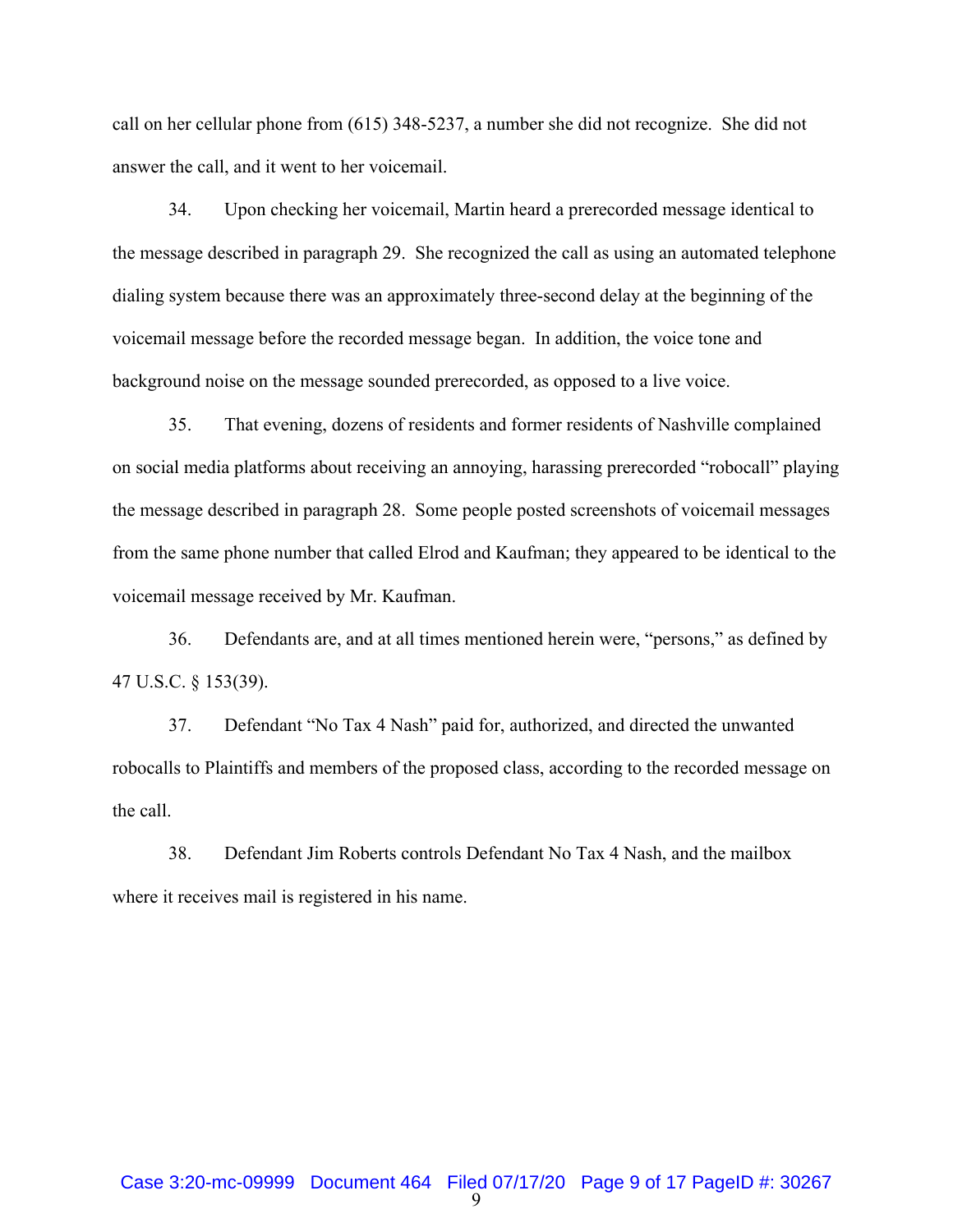39. Defendant Michelle Foreman is "spearhead[ing]" Defendant No Tax 4 Nash.<sup>12</sup> She is the entity's public "spokeswoman" and representative.<sup>13</sup> She works in concert with "a small team of people that may not want to be named.<sup>[17]4</sup>

40. According to media reports, Defendant Roberts, leader of a political referendum campaign to implement the Nashville Taxpayer Protection Act, is involved with the illegal robocall campaign, along with Defendant Foreman and Defendant Kimberly Edwards.15

41. Other individuals and/or entities whose names are not known to Plaintiffs but will be revealed in discovery are funding and directing the illegal robocall campaign described above,<sup>16</sup> or placing the illegal calls described herein as agents of one or more Defendants. Courts "have routinely found that parties are permitted to conduct discovery to discover the identities of John Doe defendants." *Martin v. Glob. Mktg. Research Servs., Inc.*, No. 614CV1290ORL31KRS, 2015 WL 6083537, at \*6 (M.D. Fla. Oct. 15, 2015) (TCPA case).

<sup>12</sup> Tennessee Star, "Tennessee Star Senior Reporter Laura Baigert Discusses Two Grassroots Nashville Campaigns Opposing Mayor Cooper's Property Tax Increase," https://tennesseestar. com/2020/05/28/tennessee-star-senior-reporter-laura-baigert-discusses-two-grassroots-nashvillecampaigns-opposing-mayor-coopers-property-tax-increase/ (accessed July 17, 2020).

<sup>&</sup>lt;sup>13</sup> Tennessee Star, "Grassroots Groups Pledge to Recall Nashville Mayor and Council Members Who Vote for a Property Tax Increase," https://tennesseestar.com/2020/06/17/grassroots-groupspledge-to-recall-nashville-mayor-and-council-members-who-vote-for-a-property-tax-increase/ (accessed July 17, 2020).

<sup>&</sup>lt;sup>14</sup> Tennessee Star, "Citizens Fight Back Against Mayor John Cooper's Proposed 32 Percent Property Tax Increase," https://tennesseestar.com/2020/05/27/citizens-fight-back-against-mayorjohn-coopers-proposed-32-percent-property-tax-increase/ (accessed July 17, 2020).

<sup>15</sup> Nate Rau, *Tennessee Lookout*, "Secretly-funded efforts target mayor, Nashville tax policy," https://tennesseelookout.com/2020/07/17/nashville-lawyer-leads-secretly-funded-group-to-torecall-mayor-change-tax-approval/ (accessed July 17, 2020); Nate Rau, July 16, 2020 Tweet, https://twitter.com/tnnaterau/status/1283945302236508163.

<sup>&</sup>lt;sup>16</sup> See Tennessee Star, "Carol Swain Describes Grassroots Movement to Stop the 32 Percent Property Tax Increase Proposal," May 22, 2020, *available at* https://tennesseestar.com/2020/ 05/22/nashville-taxpayer-protection-act-carol-swain-describes-grassroots-movement-to-stop-the-32-perecent-property-tax-increase-proposal/ (describing private meeting with mayor and "important citizens" and "concerned citizens" including Michelle Foreman, Lee Beaman, Carey Bringle, Steve Moore, Karen Moore, and Carol Swain).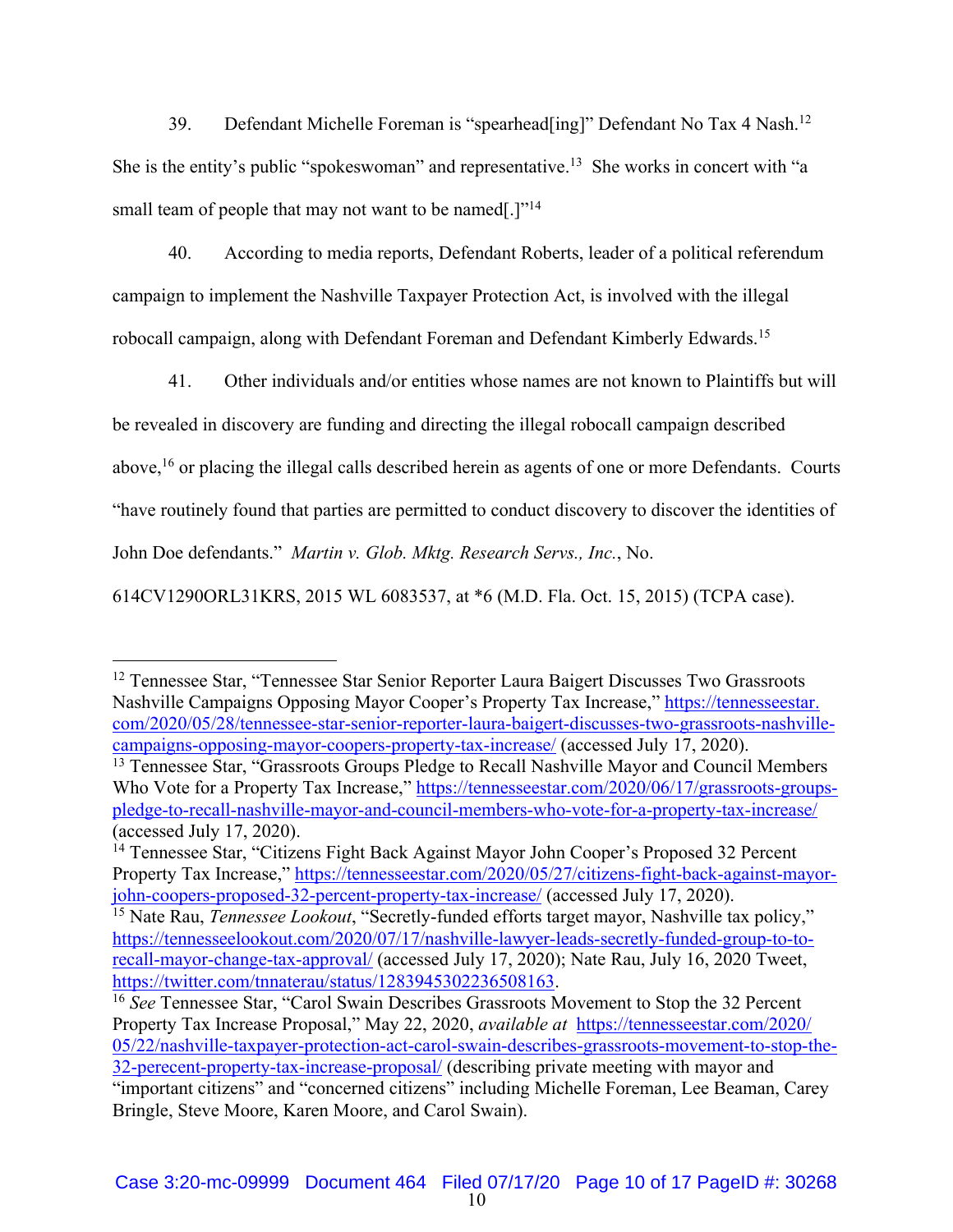42. In receiving unwanted and unsolicited calls on their cellular telephones, Plaintiffs suffered concrete harm in the form of lost time spent fielding the unwanted calls, loss of use of their cellular telephones as the calls came in, loss of capacity of the voice mailbox (in Mr. Kaufman's and Ms. Martin's case), invasion of their privacy, and intrusion upon their seclusion and evening time with their families.

43. All telephone contact made by or at the direction of Defendants to Plaintiffs on their cellular telephones occurred via an "automatic telephone dialing system," as defined by 47 U.S.C. § 227(a)(1), and used "an artificial or prerecorded voice" as described in 47 U.S.C. §  $227(b)(1)(A)$ .

44. The telephone numbers on which Defendants used to contact Plaintiffs via an "artificial or prerecorded voice" made by an "automatic telephone dialing system" were assigned to a cellular telephone service as specified in 47 U.S.C.  $\S 227(b)(1)(A)(iii)$ .

45. Plaintiffs did not provide their "prior express consent" allowing Defendants to place telephone calls to Plaintiffs' cellular phone utilizing an "artificial or prerecorded voice" and placed by an "automatic dialing system" within the meaning of 47 U.S.C.  $\S 227(b)(1)(A)$ . In fact, Plaintiffs never had any dealings with Defendants before receiving the call paid for by No Tax 4 Nash.

46. Telephone calls made to Plaintiffs' cellular phones by Defendants were not "for emergency purposes" as described in 47 U.S.C.  $\S 227(b)(1)(A)$ .

47. Telephone calls to Plaintiffs' cellular phone made by Defendants utilized an "artificial or prerecorded voice" and an "automatic telephone dialing system" for non-emergency purposes and in the absence of Plaintiff's prior express consent violated 47 U.S.C.  $§$  227(b)(1)(A).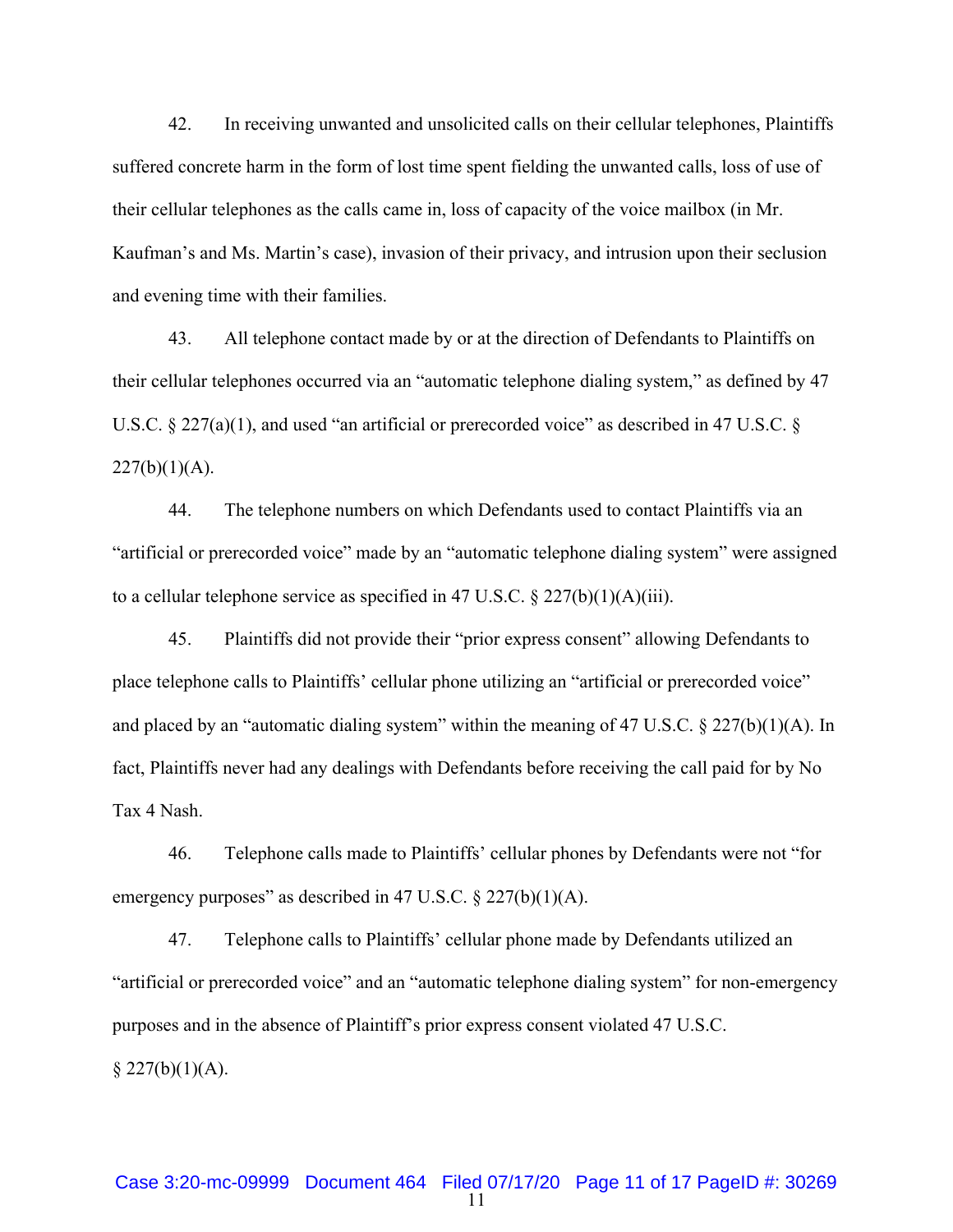48. Defendants bear the burden of demonstrating that they placed the calls with Plaintiffs' prior express consent. *See, e.g.*, *Toney v. Quality Res., Inc*., 2014 WL 6757978, at \*3 (N.D. Ill. Dec. 1, 2014).

#### **CLASS ACTION ALLEGATIONS**

49. Plaintiffs bring this action on behalf of himself and behalf of all other persons similarly situated (hereinafter referred to as "the Class").

50. Plaintiffs propose the following Class definition, subject to amendment as appropriate:

> All persons in the United States who received a call from "No Tax 4 Nash" from an automated telephone dialing system and/or utilizing a prerecorded voice on or after July 16, 2020, without the recipients' prior express consent.

Collectively, all these persons will be referred to as "Class members." Plaintiffs represent, and are a member of, the Class. Excluded from the Class are Defendants and any entities in which a Defendant has a controlling interest, Defendants' agents and employees, any Judge to whom this action is assigned and any member of such Judge's staff and immediate family, Plaintiffs' counsel, and any claims for personal injury, wrongful death and/or emotional distress.

51. Plaintiffs do not know the exact number of members in the Class, but on

information and belief, the number of Class members at minimum is in the thousands.

52. Plaintiffs and all members of the Class have been harmed by Defendants' acts,

including, but not limited to, the invasion of their privacy, annoyance, waste of time, depletion of their cellular phone battery, and the intrusion on their cellular telephone that occupied it from receiving legitimate communications.

53. This Class Action Complaint seeks injunctive relief and money damages.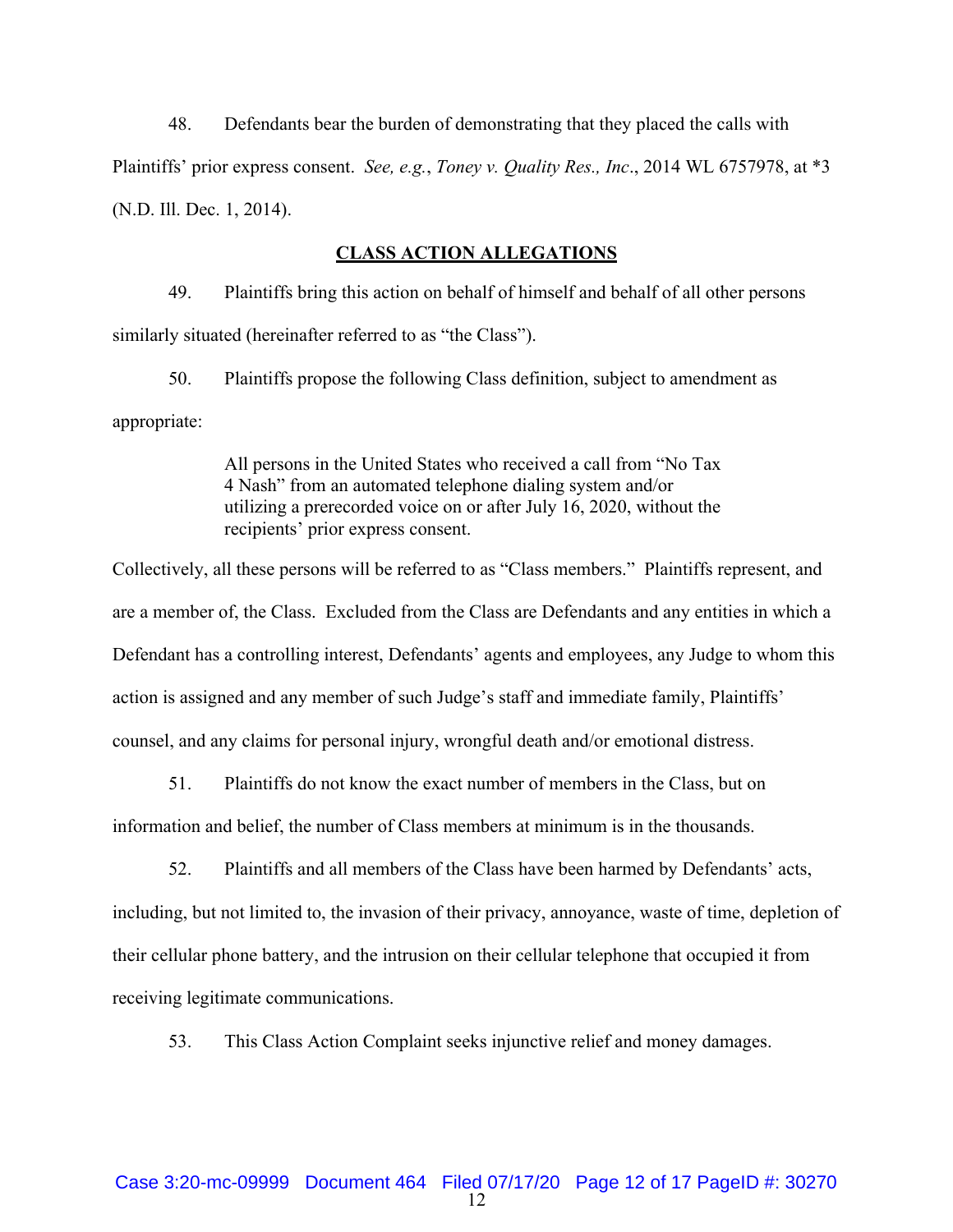54. The joinder of all Class members is impracticable due to the size and relatively modest value of each individual claim. The disposition of claims in a class action will provide substantial benefit to the parties and the judicial economy of the Court in avoiding a multiplicity of identical suits. The Class can be identified easily through records maintained by Defendants and/or any vendors who placed the illegal calls on their behalf.

55. There are well defined, nearly identical, questions of law and fact affecting all Class members. The questions of law and fact involving the Class claims predominate over questions which may affect individual Class members. Those common questions of law and fact include, but are not limited to, the following:

> a. Whether non-emergency calls made to Plaintiffs and Class members' cellular telephones used an automatic telephone dialing system and/or an artificial or prerecorded voice;

b. Whether such calls were made by or at the direction of one or more of the Defendants;

Whether Defendants can meet their burden of showing they obtained prior express consent (*i.e.*, consent that is clearly and unmistakably stated) to make such calls;

d. Whether Defendants' conduct was knowing and/or willful;

Whether Defendants are liable for damages, and the amount of such damages; and

f. Whether Defendants should be enjoined from engaging in such conduct in the future.

56. As persons who received telephone calls using an automatic telephone dialing

system and an artificial or prerecorded voice, without their prior express consent within the

meaning of the TCPA and Rules, Plaintiffs assert claims that are typical of each Class member.

Plaintiffs will fairly and adequately represent and protect the interests of the Class, and have no

interests which are antagonistic to any member of the Class.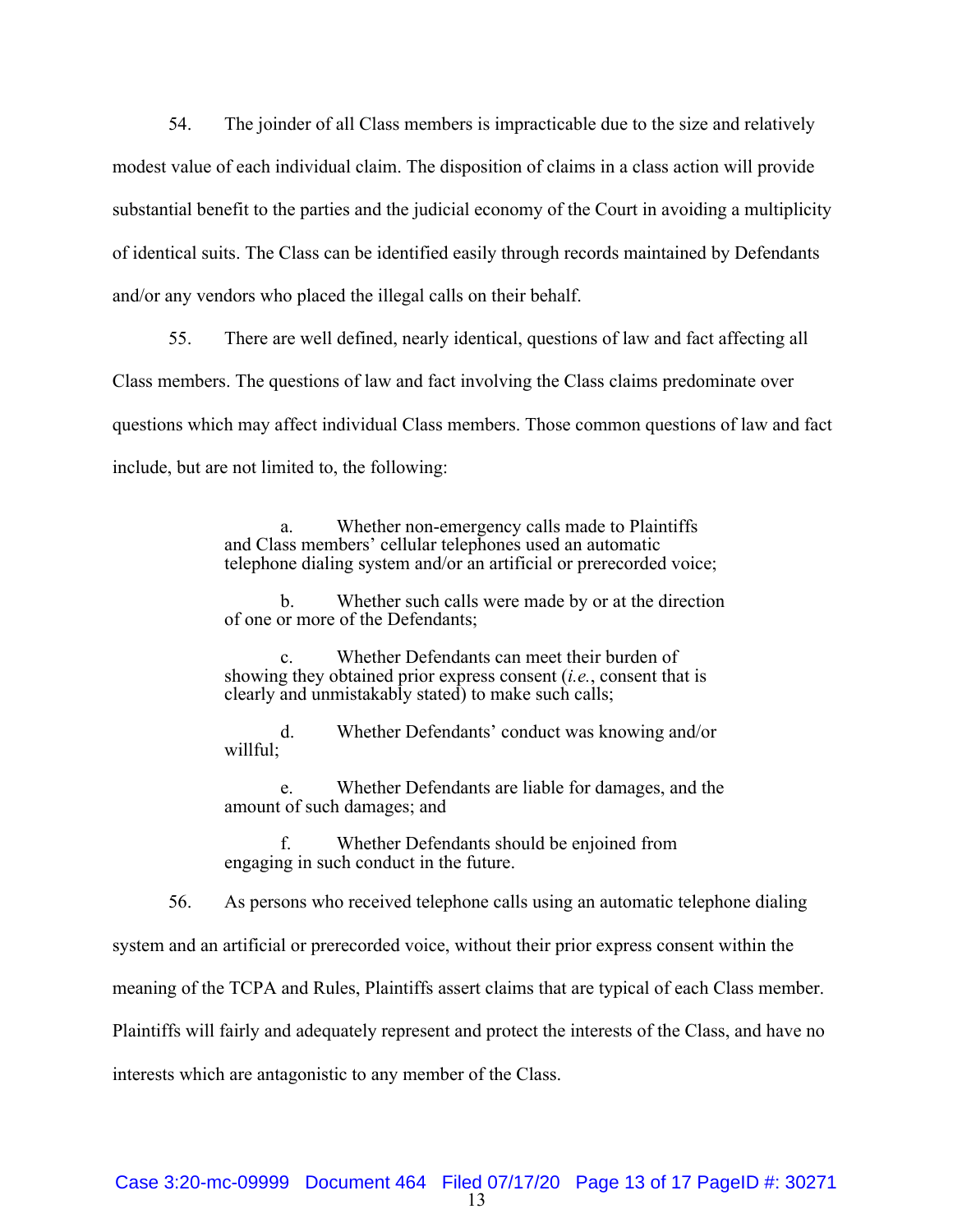57. Plaintiffs have retained counsel experienced in handling class action claims involving violations of federal and state consumer protection statutes, including claims under the TCPA.

58. A class action is the superior method for the fair and efficient adjudication of this controversy. Classwide relief is essential to compel Defendants to comply with the TCPA. The interest of Class members in individually controlling the prosecution of separate claims against Defendants is small because the statutory damages in an individual action for the violation of the TCPA are small. Management of these claims is likely to present significantly fewer difficulties than are presented in many class claims because the calls at issue are all automated and prerecorded the Class members did not provide prior express consent required under the statute to authorize such calls to their cellular telephones.

59. Defendants have acted on grounds applicable to the Class, thereby making final injunctive relief and corresponding declaratory relief with respect to the Class as a whole appropriate. Moreover, on information and belief, Plaintiffs allege that the TCPA violations complained of herein are substantially likely to continue in the future if an injunction is not entered.

#### **CAUSES OF ACTION**

#### **FIRST COUNT**

### **KNOWING AND/OR WILLFUL VIOLATIONS OF THE TELEPHONE CONSUMER PROTECTION ACT, 47 U.S.C. § 227** *ET SEQ***.**

60. Plaintiffs incorporate by reference the foregoing paragraphs of this Complaint as if fully stated herein.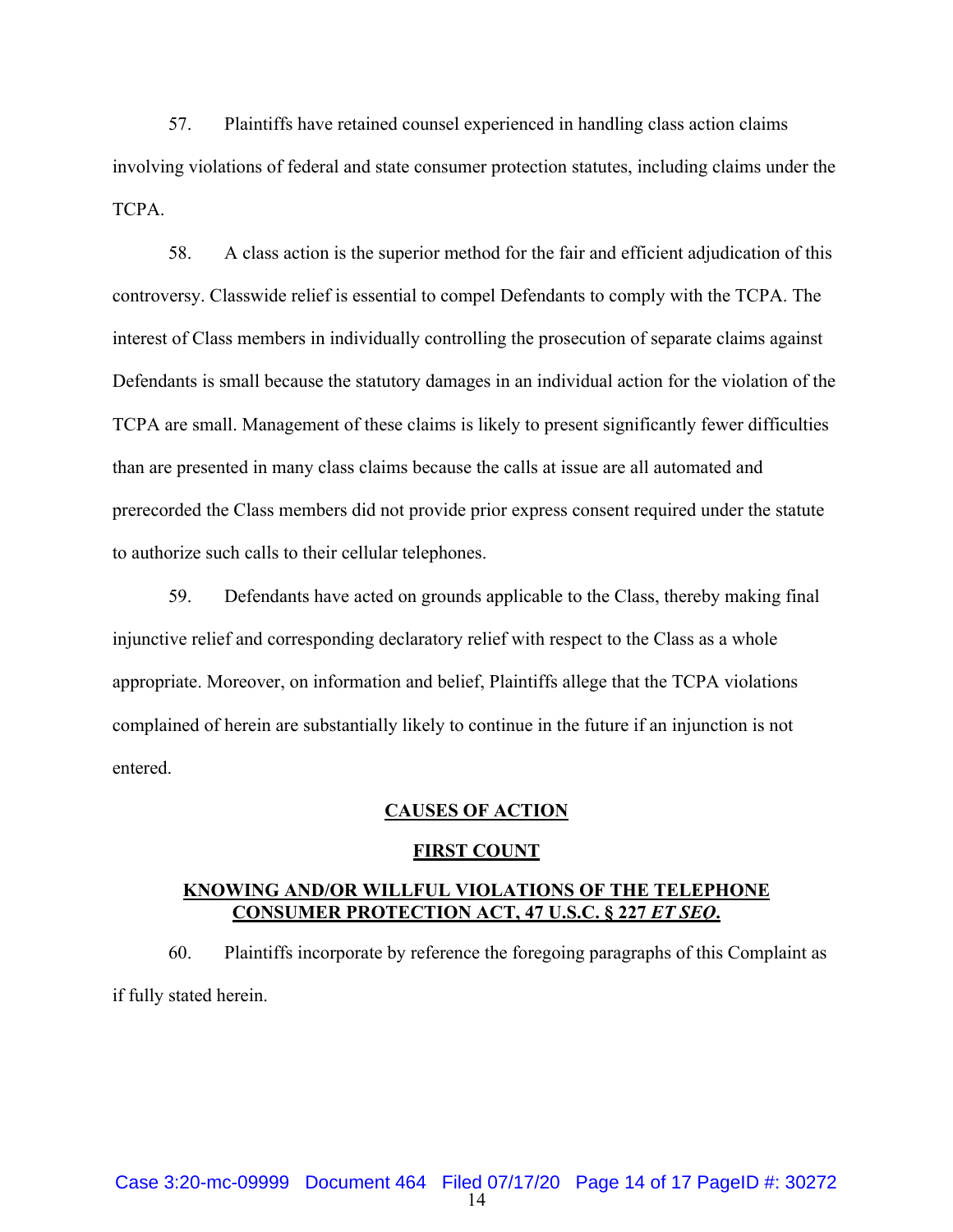61. The foregoing acts and omissions of Defendants constitute numerous and multiple knowing and/or willful violations of the TCPA, including but not limited to each of the abovecited provisions of 47 U.S.C. § 227 *et seq.*

62. As a result of Defendants' knowing and/or willful violations of 47 U.S.C. § 227 *et seq.*, Plaintiffs and each member of the Class are entitled to treble damages of up to \$1,500.00 for each and every violation of the statute, pursuant to 47 U.S.C.  $\S 227(b)(3)$ .

63. Plaintiffs and all Class members are also entitled to and do seek injunctive relief prohibiting such conduct violating the TCPA by Defendants in the future. Plaintiffs and Class members are also entitled to an award of attorneys' fees and costs.

#### **SECOND COUNT**

## **STATUTORY VIOLATIONS OF THE TELEPHONE CONSUMER PROTECTION ACT 47 U.S.C. § 227** *ET SEQ***.**

64. Plaintiffs incorporate by reference the foregoing paragraphs of this Complaint as if fully set forth herein.

65. The foregoing acts and omissions of Defendants constitutes numerous and multiple violations of the TCPA, including but not limited to each of the above cited provisions of 47 U.S.C. § 227 *et seq.*

66. As a result of Defendants' violations of 47 U.S.C. § 227 *et seq.*, Plaintiffs and Class members are entitled to an award of \$500.00 in statutory damages for each and every violation of the statute, pursuant to 47 U.S.C.  $\S 227(b)(3)(B)$ .

67. Plaintiffs and Class members are also entitled to and do seek injunctive relief prohibiting Defendants' violation of the TCPA in the future.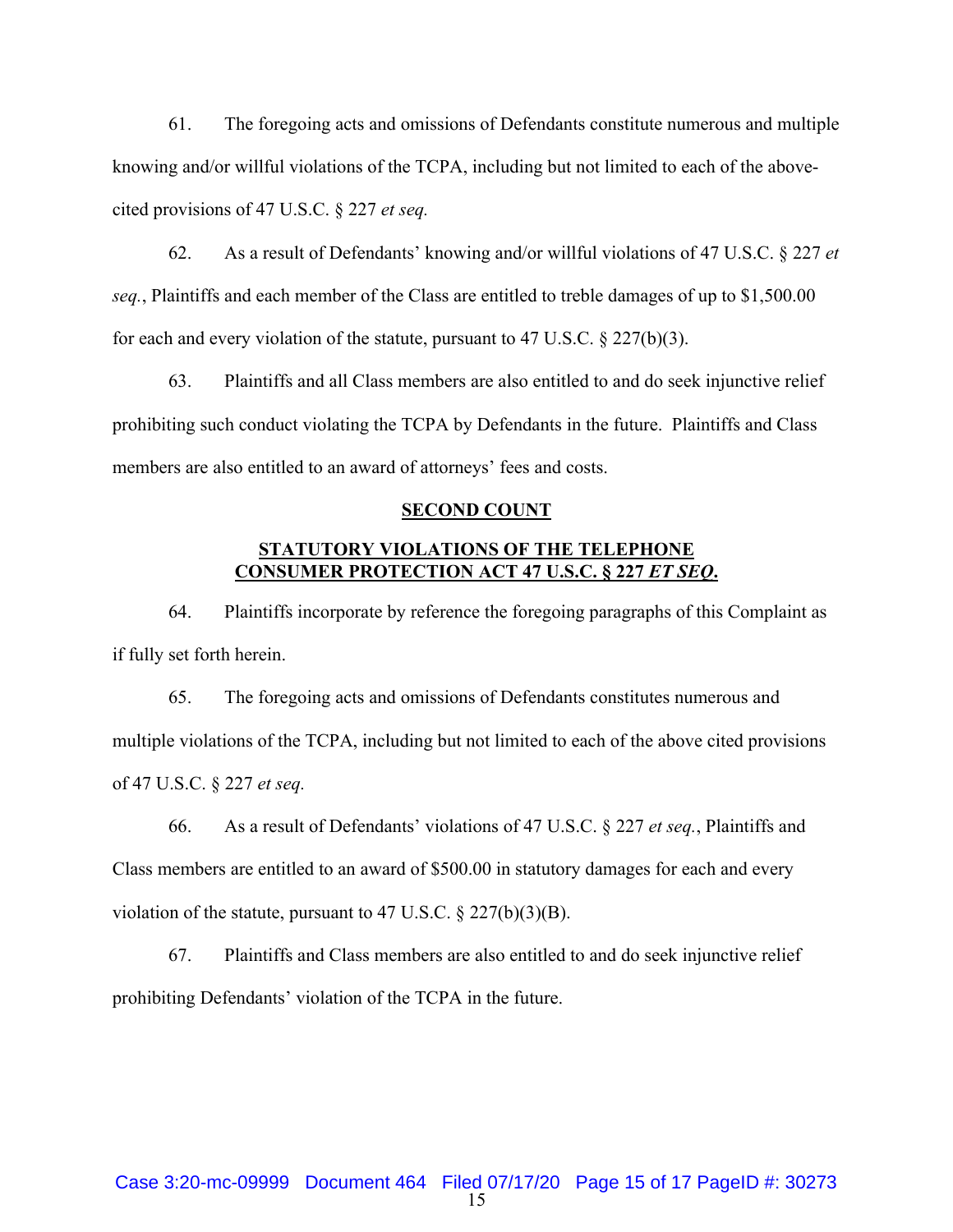#### **THIRD COUNT**

## **CIVIL CONSPIRACY TO VIOLATE THE TELEPHONE CONSUMER PROTECTION ACT 47 U.S.C. § 227** *ET SEQ***.**

68. Plaintiffs incorporate by reference the foregoing paragraphs of this Complaint as if fully set forth herein.

69. Defendants agreed among themselves to violate the TCPA and injure Plaintiffs and Class members by conducting an illegal robocalling campaign to encourage Nashville residents to sign their referendum petition on Friday, July 17, 2020, and Saturday, July 18, 2020.

70. Defendant Roberts procured a post office box on behalf of Defendant No Tax 4 Nash, Defendants created a website, hired a telephone call vendor (a Defendant John Doe), directed and approved a recorded message to be played to unsuspecting call recipients, supervised the calls, and paid for these services, achieving the outcome of generating awareness of their referendum petition drive.

71. Defendants met in person and/or communicated by phone and email to achieve the objectives of the conspiracy.

72. Plaintiffs and Class members were injured by the conspiracy in the form of the annoyance, burden, time, and expense of dealing with the unwanted, illegal robocalls.

#### **PRAYER FOR RELIEF**

WHEREFORE, Plaintiffs respectfully requests that the Court grant Plaintiffs and all Class members the following relief against Defendants:

A. Injunctive relief prohibiting such violations of the TCPA by Defendants in the future;